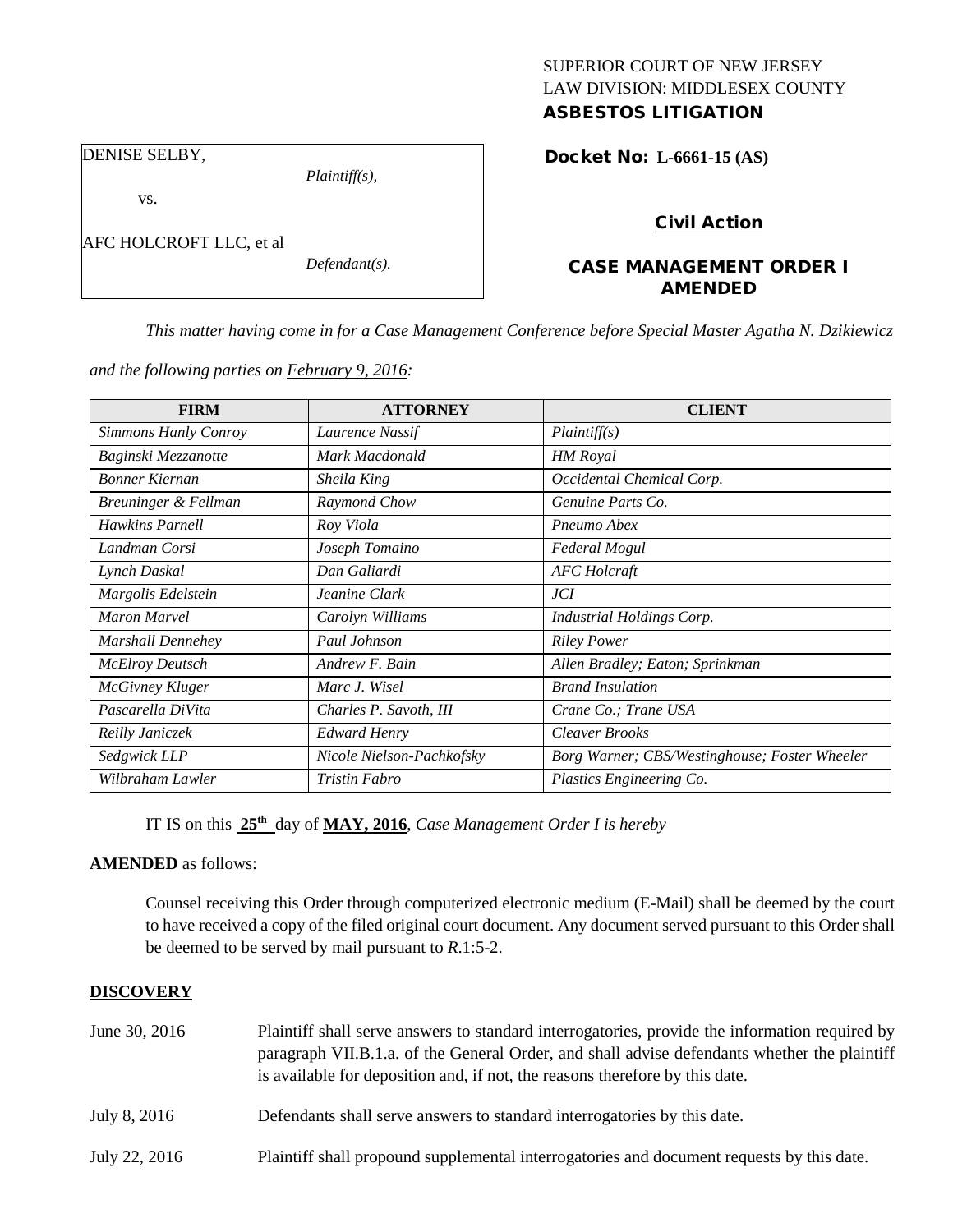| August 22, 2016    | Defendants shall serve answers to supplemental interrogatories and document requests by this<br>date.                                                                                                       |
|--------------------|-------------------------------------------------------------------------------------------------------------------------------------------------------------------------------------------------------------|
| July 22, 2016      | Defendants shall propound supplemental interrogatories and document requests by this date.                                                                                                                  |
| August 22, 2016    | Plaintiff shall serve answers to supplemental interrogatories and document requests by this<br>date.                                                                                                        |
| September 30, 2016 | Plaintiff depositions shall be concluded by this date. Plaintiff's counsel shall contact the<br>Special Master within one week of this deadline if plaintiff depositions are not completed by<br>this date. |
| September 30, 2016 | Fact discovery, including depositions, shall be completed by this date. Plaintiff's counsel shall<br>contact the Special Master within one week of this deadline if all fact discovery is not<br>completed. |
| September 30, 2016 | Depositions of corporate representatives shall be completed by this date.                                                                                                                                   |

#### **EARLY SETTLEMENT**

October 3, 2016 Settlement demands shall be served on all counsel and the Special Master by this date.

#### **SUMMARY JUDGMENT MOTION PRACTICE**

| October 7, 2016<br>Summary judgment motions shall be filed no later than this date. |  |
|-------------------------------------------------------------------------------------|--|
|-------------------------------------------------------------------------------------|--|

November 4, 2016 Last return date for summary judgment motions.

#### **MEDICAL DEFENSE**

- June 30, 2016 Plaintiff shall serve executed medical authorizations (along with answers to interrogatories) by this date. June 30, 2016 Plaintiff shall serve a diagnostic medical report and any medical records in plaintiff's possession by this date.
- October 31, 2016 Plaintiff shall serve medical expert reports by this date.
- October 31, 2016 Upon request by defense counsel, plaintiff is to arrange for the transfer of pathology specimens and x-rays, if any, by this date.
- December 2, 2016 Defendants shall identify its medical experts and serve medical reports, if any, by this date. **In addition, defendants shall notify plaintiff's counsel (as well as all counsel of record) of a joinder in an expert medical defense by this date.**

#### **LIABILITY EXPERT REPORTS**

- October 31, 2016 Plaintiff shall identify its liability experts and serve liability expert reports or a certified expert statement by this date or waive any opportunity to rely on liability expert testimony.
- December 2, 2016 Defendants shall identify its liability experts and serve liability expert reports, if any, by this date or waive any opportunity to rely on liability expert testimony.

\_\_\_\_\_\_\_\_\_\_\_\_\_\_\_\_\_\_\_\_\_\_\_\_\_\_\_\_\_\_\_\_\_\_\_\_\_\_\_\_\_\_\_\_\_\_\_\_\_\_\_\_\_\_\_\_\_\_\_\_\_\_\_\_\_\_\_\_\_\_\_\_\_\_\_\_\_\_\_\_\_\_\_\_\_\_\_\_\_\_\_\_\_\_\_\_\_\_\_\_\_\_\_\_\_\_\_\_\_\_